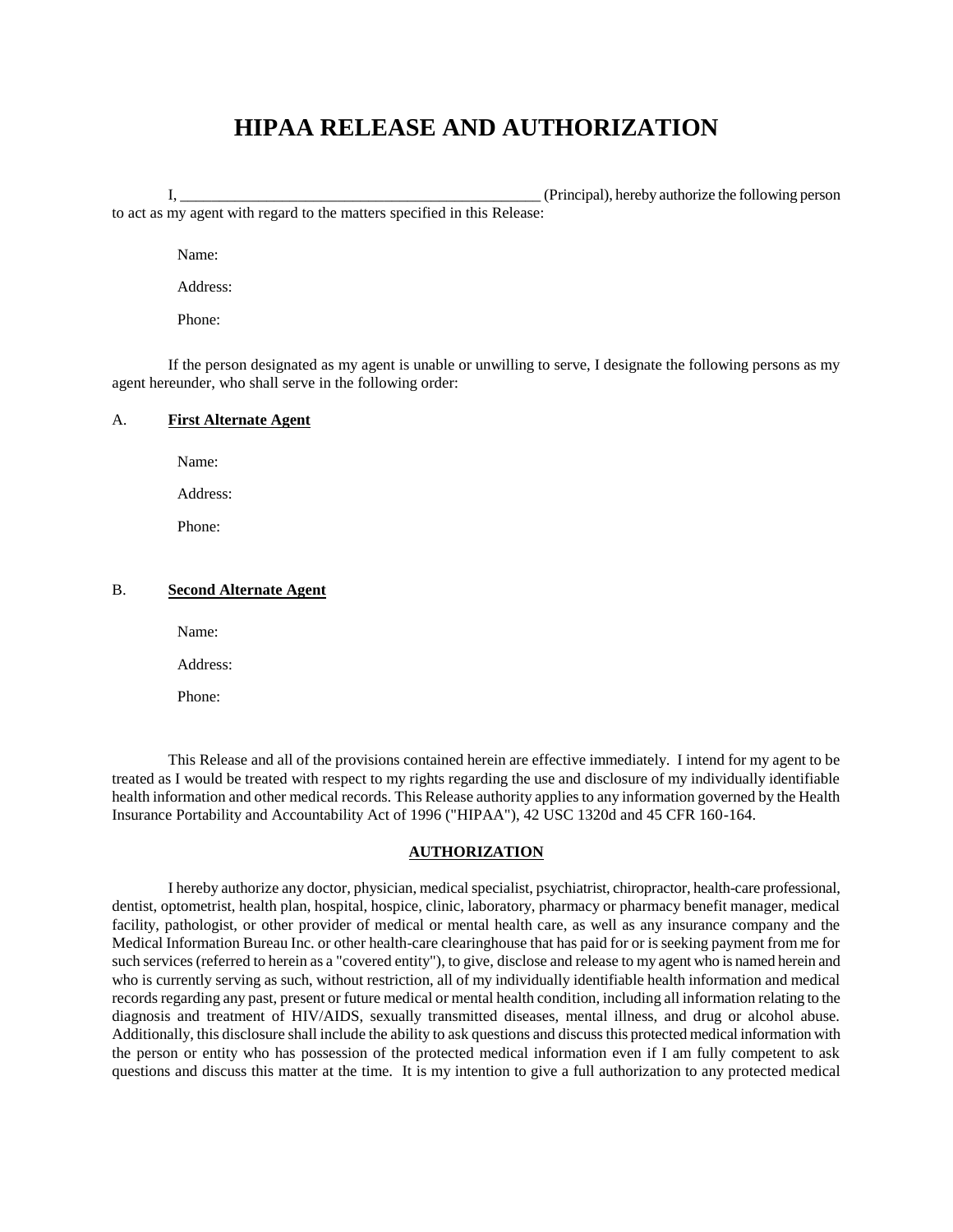information to my agent.

In determining whether I am incapacitated, all individually identifiable health information and medical records shall be released to my agent, including any written opinion relating to my incapacity that my agent may have requested. This release authority applies to any information governed by HIPAA and applies even if my agent has not yet begun serving as my agent.

The authority given to my agent shall supersede any prior agreement that I may have made with my health-care providers to restrict access to or disclosure of my individually identifiable health information. The individually identifiable health information and other medical records given, disclosed, or released to my agent may be subject to redisclosure by my agent and may no longer be protected by HIPAA.

#### **TERMINATION**

This Release shall terminate on the first to occur of: (1) two years following my death, or (2) upon my written revocation actually received by the covered entity. Proof of receipt of my written revocation may be by certified mail, registered mail, facsimile, electronic mail, or any other receipt evidencing actual receipt by the covered entity. This Release shall not be affected by my subsequent disability or incapacity. There are no exceptions to my right to revoke this Release.

# **RELEASE**

Each covered entity that acts in reliance on this Release shall be released from liability which may result from disclosing my individually identifiable health information and other medical records.

#### **LEGAL ACTION**

I authorize my agent to bring a legal action against a covered entity which refuses to accept and recognize this Release. Further, in order to fulfill my intent as expressed herein, I authorize my agent to sign any documentation that my agent deems necessary or appropriate in order to secure the disclosure of my individually identifiable health information and other medical records.

#### **SUBSEQUENT DISCLOSURE OF INFORMATION**

Any information disclosed to my agent pursuant to this Release may subsequently be disclosed to another party by my agent. My agent shall not be required to indemnify a covered entity or perform any act in the event information is subsequently disclosed by my agent.

#### **COPIES AND FACSIMILES**

Copies or facsimiles of this Release shall be as valid as the original Release.

I sign my name to this Release on \_\_\_\_\_\_\_\_\_\_\_\_\_\_\_\_\_\_\_\_\_\_\_\_\_\_\_\_\_\_\_\_, 20\_\_\_\_\_\_, at Brazos County, Texas.

Principal